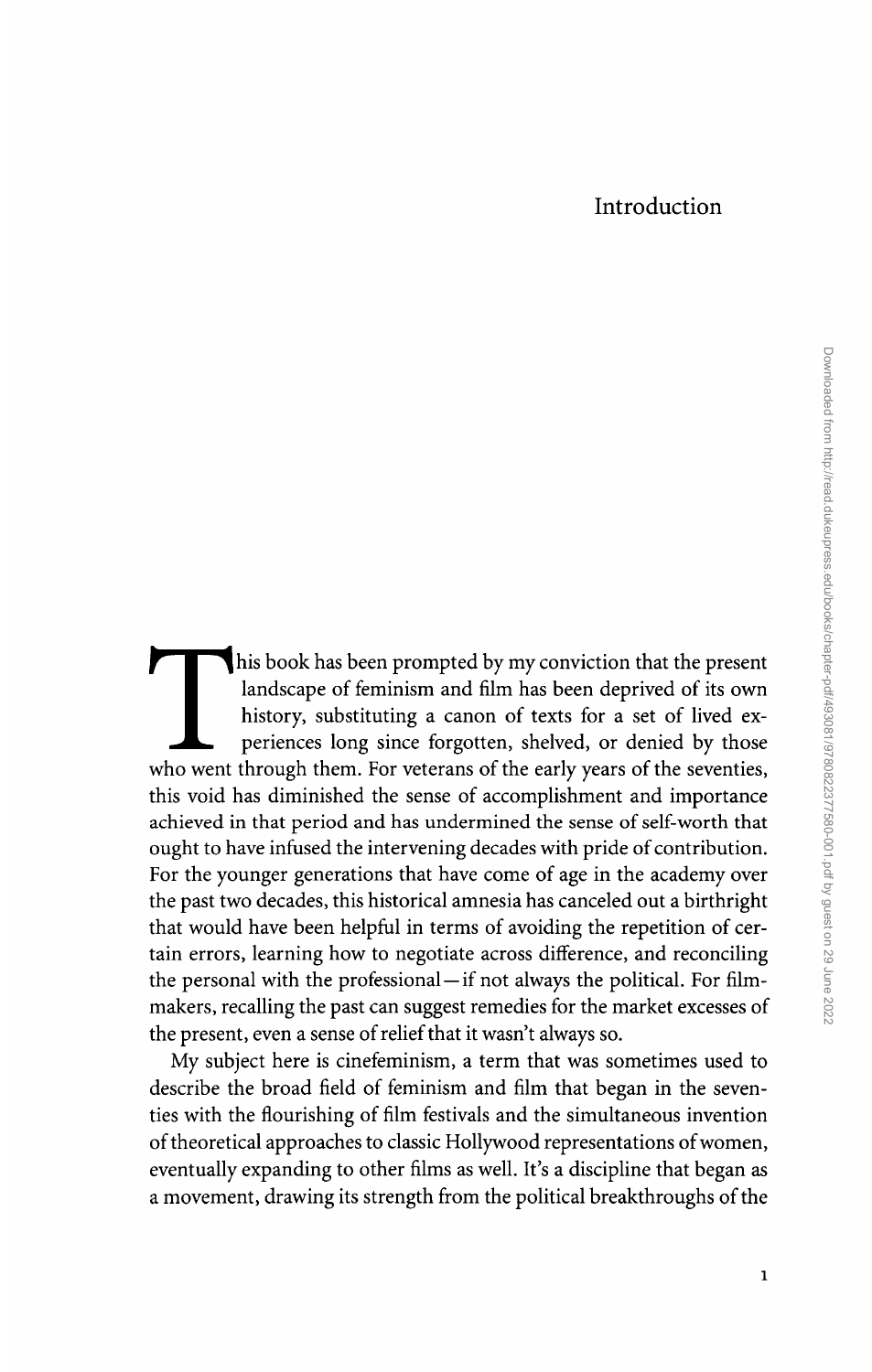women's liberation movement as well as from the intellectual and ideological lessons of the New Left. On the film front, it was fed by the energies of the Nouvelle Vague, Czech New Wave, New Latin American Cinema, and, closer to home, by the activist Newsreel collectives. Some people followed Jean-Luc Godard, some Maya Deren, some Fernando Solanas and Octavio Getino. On the theoretical front, the operative names were Louis Althusser, Umberto Eco, Christian Metz, and Charles Propp, with Chairman Mao and Julio Garcia Espinosa as alternative models.

Over the decades, of course, cinefeminism evolved into something rather different-feminist film theory-with theoretical legitimacy, currency, and prestige. It was one singular contribution that set in motion the sea change of realignment: the appearance in *Screen* magazine in the autumn of 1975 of an article by Laura Mulvey entitled "Visual Pleasure and Narrative Cinema." The thousands of subsequent articles that footnoted Mulvey soon constituted a veritable cottage industry and effectively transformed the nature of the field, once so varied, into one concerned with the controlling power of the male gaze, the fetishization of the female body, and the collusion of narrative cinema with gender subjugation. One of my aims here is to recover a sense of the field before it was entirely captivated by textual analysis, theoreticism, and academic concerns; before it was recuperated into a range of specializations that today often prevent the open communication among women that once had been possible and enriching; before psychoanalysis achieved analytical dominance as the only approach of value; before nostalgia and amnesia competed in our minds to trivialize or ignore a terrain that had inexplicably vanished from history.

Because this volume doubles as a tracking of my own intellectual and personal concerns during a lengthy history, it also encompasses myattempts to interrogate changing interests and shifts in popular culture. I have a method to my madness, and it's called autobiography-certainly not the most obvious or natural choice, but for me the only one possible. Perhaps it's understandable. To house a selection of ephemeral pieces spanning more than a decade in one volume may appear adequate enough reason to undertake publication, at the very least saving people the trouble of hoarding old Xeroxes; not so. For me, a quixotically utopian attempt to recapture history is the only mission that makes this project relevant, or even necessary: I'm driven by the desire to situate these pieces within the historical context of their time, to tease out the thread of circumstance and polemic that gave rise to them in the first place. I want to recapture an era's long-forgotten intellectual trajectories and struggles and try to read them back through the convex reflecting mirror of the present. Only an autobiographical frame could contain what I have to say.

I believe in the utility of memory and the need to learn from history,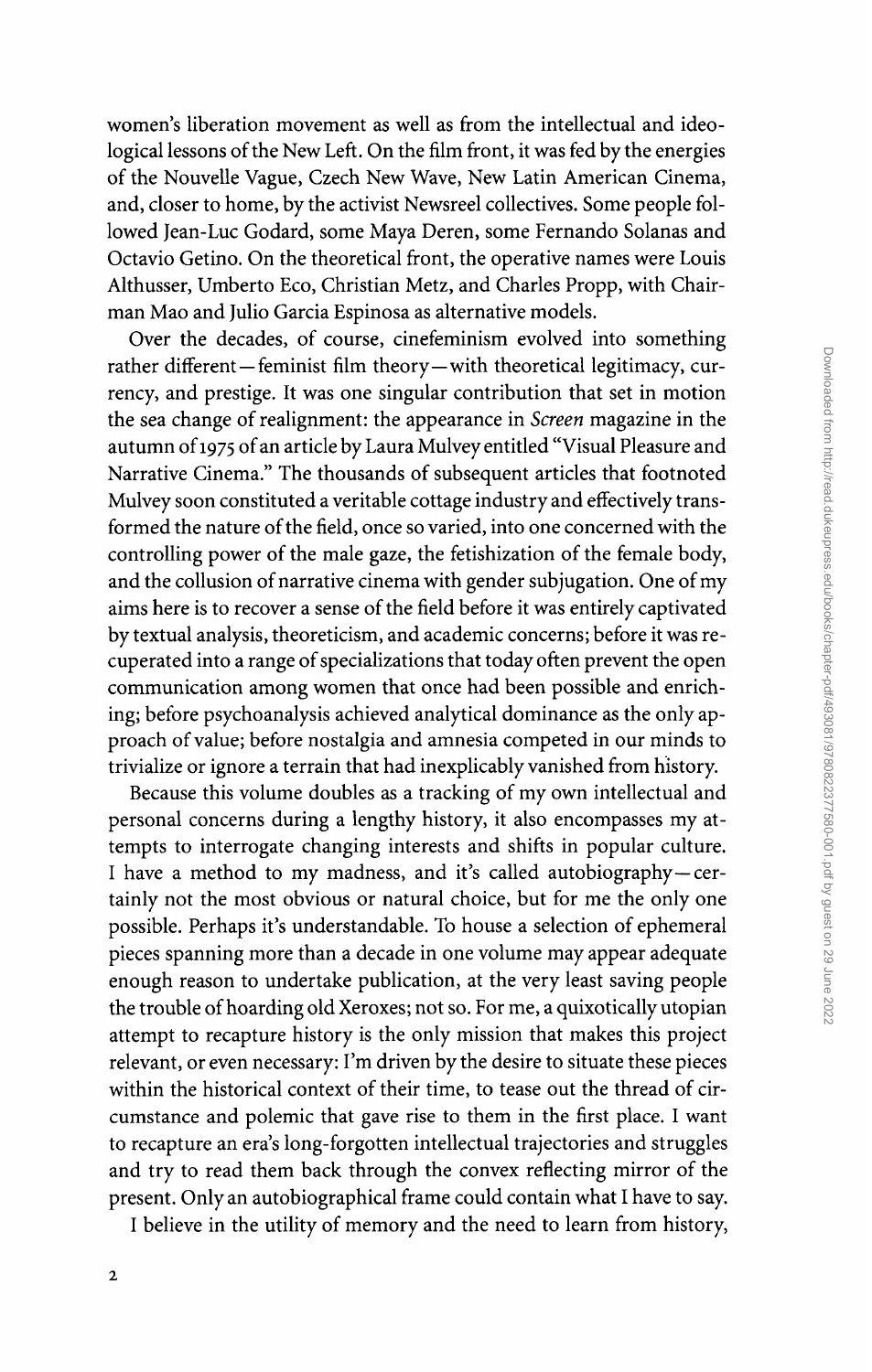but there's something else at stake, too: a reminder that the person and the text are linked. I believe it's important for us to understand the kind of evolutionary processes that gave rise to some of the early feminist film texts and the kind of laboratory of speculation within which we were working. Lives, friendships, and quarrels all inform the development of intellectual thought, despite the way in which intellectual histories tend to obscure such connections. It's a shame, really. Bloomsbury Britain, Weimar Germany, Paris *avant La guerre,* Mexico between the wars, Shang~ hai in the twenties: these fabled sites should not be the only monuments to creative synergy among individuals, ideas, art, and politics. Autobiography has an intrinsic connection to history, just as anecdote does to analysis. All of our lives count: it's all history, if only we remember.

I have labored in the fields of film and video for twenty-five years of my life in one capacity or another, some of which I attempt to chronicle in the pages that follow. Knowledge can be acquired and exhibited in a variety of ways. To read and then to write: that's the standard intellectual route. In the years of my own formation, though, there were many other options. Journals and journeys, conferences and conversations, partying and politicking, going to movies and going to bed. I spent the seventies in Chicago; my friends and colleagues may not have fit the fantasy scene of expatriates living the high life on the Left Bank, but we did conduct our lives with a glamor and style of our own invention, in community if not always in concert, and we developed our ideas hand in hand with our lived experience. As a critic and a film exhibitor, I tried to get audiences for the work I believed in and to combat insularity. I wanted them to understand why they should be interested in the work I was championing and what was at stake in its structures or ideas or images that was relevant to their lives and our shared times.

I was engaged in a process of reinvention of my self in the world, as well, moving from living with a man to living with a woman, functioning as a curator and later as a critic, learning to lecture and teach and, above all, learning the difficult female lesson of how to internalize authority to command respect in the world. It was the era of women's studies departments being founded, histories being recovered, new languages and customs developed, and I was very much in sync with the era.

There was, at that moment and in that place, a constructed sense of shared film culture. It wasn't exactly concrete, but neither am I imagining things. During the writing of this text, I had occasion to spend time in Chicago once again, and found myself constantly encountering individuals whose lives had been marked by that time, stimulated and changed and enriched, and who testify still to its cultural realness.

In the eighties, battle lines shifted and so did lifestyles. Much was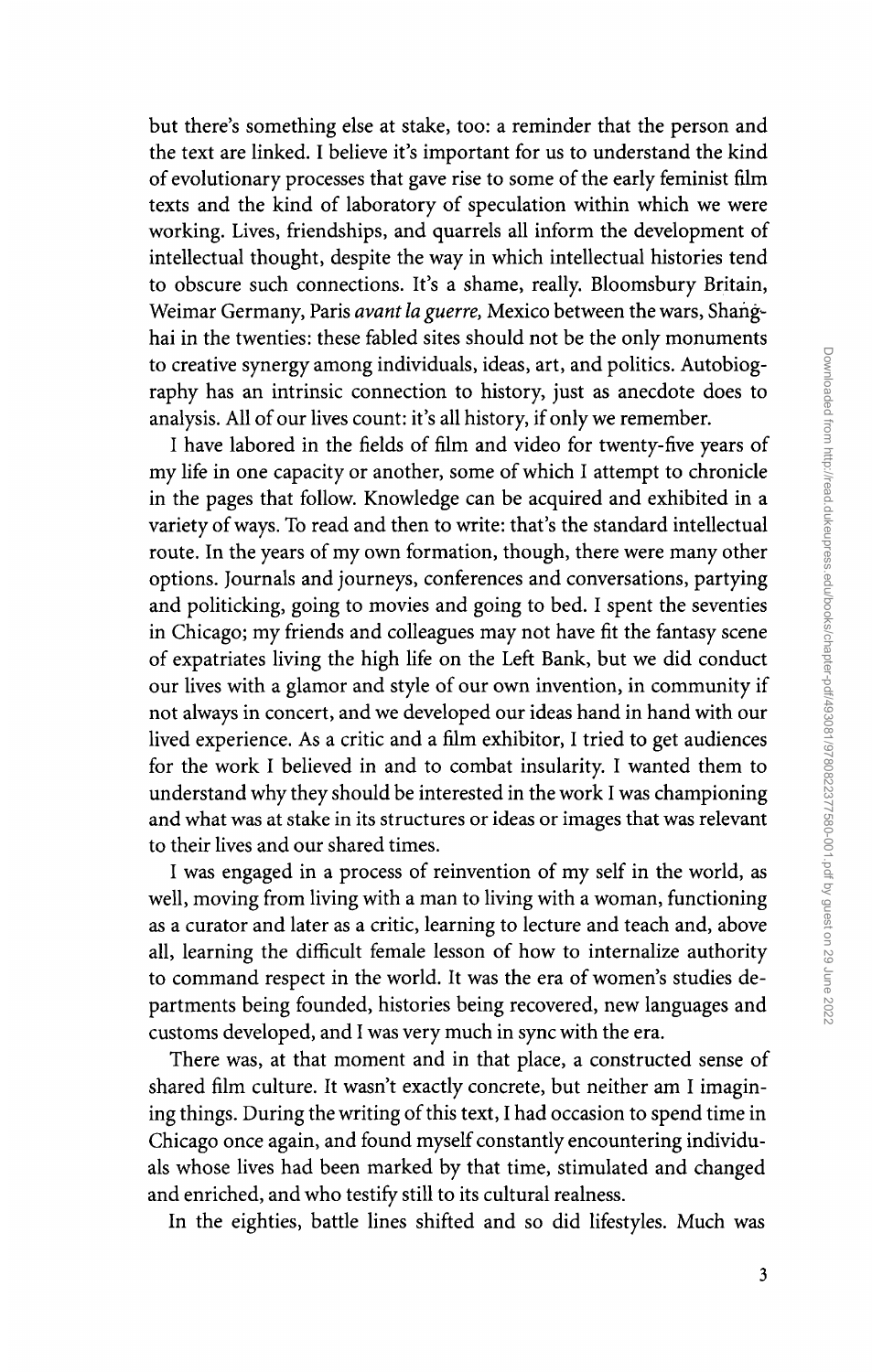gained and much was lost. I left Chicago for New York City on the cusp of the changes: New Year's Day 1981. The kind of feminist world I'd inhabited became less coherent, more effervescent perhaps: it was everywhere, or nowhere. The political world I'd already explored in a long trip through Latin America and a subsequent trip to Cuba, through community-based screenings in Chicago's barrio, and by working on "solidarity" committees changed, too; I kept traveling to Cuba and Latin America, but increasingly I went as a professional committed to cultural exchange and scholarly research.

My interests soon focused on the emerging independent feature sector, institutional politics, popular culture, and the interrelation of works of representation and belief systems. I moved from film exhibition to criticism, theory, administration and funding, teaching, lecturing, always searching for that magical magnetic connection that originally drew me in: the connection between self and public, between idea and practice, between the individual and the social, the ideological and the marketable. To use my favorite subway metaphor, I've always liked the energy of the third rail, which is indispensable to locomotion, not despite but precisely because of its dangerous power. When I began to work as a bureaucrat in a system of public funding, I was able to harness power to my version of the public good, even as all such potential began to diminish under the assault on culture by ravaged state economies and underemployed cold warriors eager for new targets. The New York State Council on the Arts, where I served throughout the eighties, was a beacon of light in the cultural darkness, thanks in no small part to its "Chairman" Kitty Carlisle Hart. Whether funding films by Yvonne Rainer or Sheila McLaughlin, channeling distribution funds to Women Make Movies, or encouraging prestigious venues to show more films made by women and people of color in general, the service occupation of public philanthropy didn't always seem as far away from the old world of upstart polemicist as it might have.

In the nineties, I moved between New York and San Francisco and rededicated myself to writing, lecturing, radio commentary, and even teaching. Popular culture has occupied me more than ever in my capacity as a popular journalist, whether on public radio or the masthead of *BUe*  magazine. My field of vision has become more generous. I find myself more willing to accept difference, not just in a theoretical argument but in the countless minor negotiations of daily life in the culture industry. I sincerely believe that the people who read *GLQ: A Journal of Lesbian and Gay Studies* (the academic journal where I have edited film and video reviews) and the people who mob the Sundance Film Festival (where I serve on the selection committee) have something to say to each other. I truly believe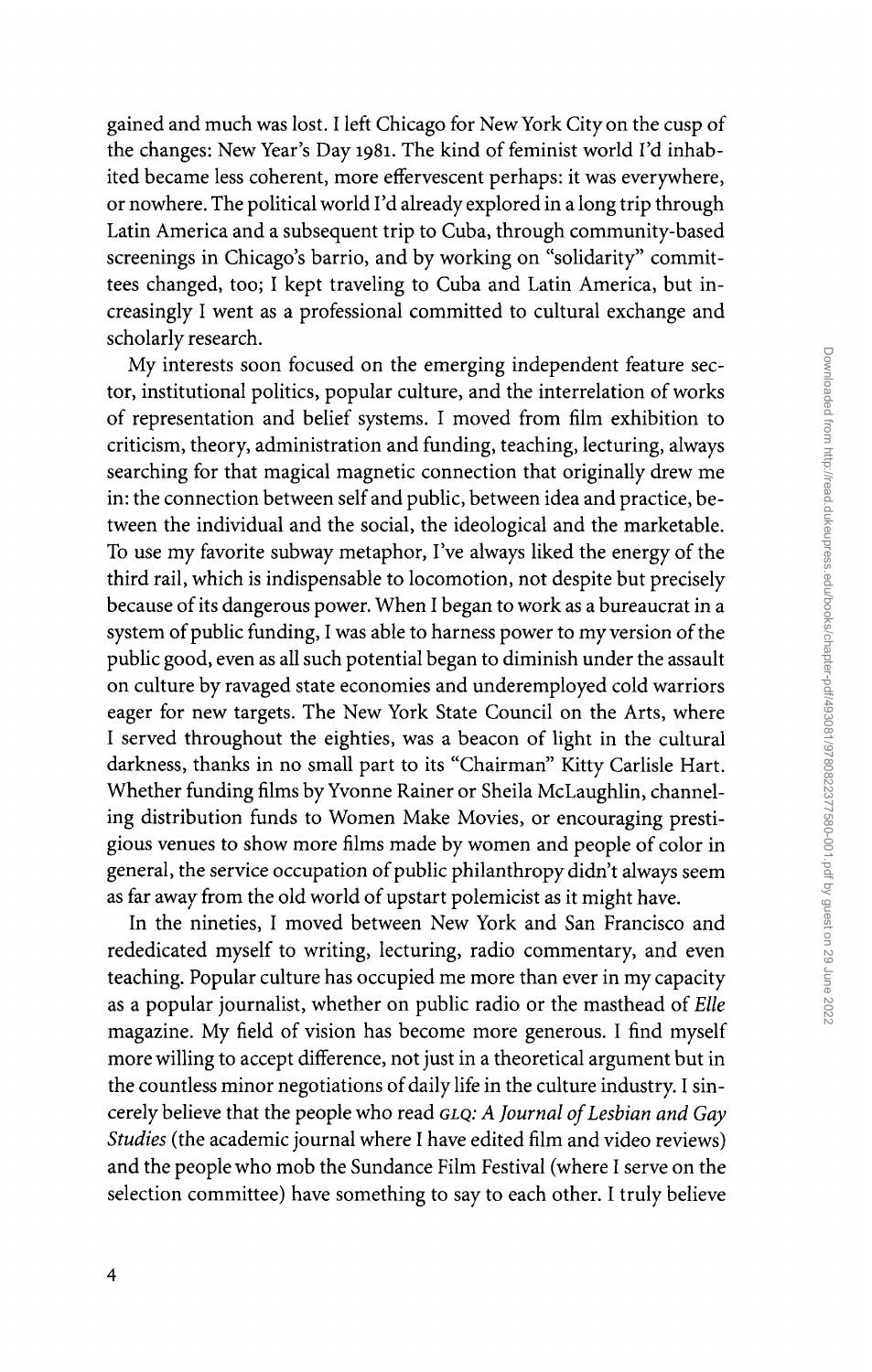that my friends in Mexico City, New York, Columbus, London, and San Francisco have as many commonalities as differences.

At the same time, the striking echoes that show up in today's cultural debates like misplaced detritus of long-past disputes and discoveries have restimulated my desire to reexamine the past. What was uncovered in the world of feminism and film in the seventies, and what was buried? I'm convinced that the texts, events, players, and films of this earlier time can now be differently constructed by nineties' eyes, and I find myself encouraged by the newly insurgent unorthodoxies of a new generation of junior faculty, graduate students, and even the undergraduates that I sometimes teach. In part, the new irreverence is a product of changing academic styles owing a debt to cultural studies and postmodernism. But I think it's equally a legacy of the riot grrrl revolution and its willingness to reclaim some of the terrain that feminism lost in the eighties and early nineties. May film, then, learn from music how to stake out brand-new terrain boldly while gaining, not losing, audience. Negotiations over representation and spectator position can now be reopened with vigor, just as the boundaries can be pushed wider past the limit of the text and its analysis, pushing on to the necessary historical work waiting in the wings and perhaps even the empirical studies that could carry today's theory so much further along than mere glosses on established theoretical positions.

There's a serious need for such reconsiderations. Feminist cultural work has hit an impasse in the nineties, as has a great deal of feminist political work in general. What sprang up in the seventies and was institutionalized in the eighties has been stagnating in the nineties, its vigor bypassed by queer culture, on the one hand, multiculturalism on the other, and cultural studies in general. In countless conversations, a shared malaise has surfaced. Feminist film work has been bypassed by newer intellectual land grabs, paralyzed by the dead ends of its own development, sidelined when it's desperately in need of renovation and revival. (Even the AIDS quilt, after all, gets media attention and financial support that the feminist reclaiming of quilts back in the seventies could never have dared to imagine.) It is my intention that this volume expose enough unexplored routes and forgotten byways of feminist film history, as originally explored by myself and others, that new explorations by a new generation might perhaps jumpstart a feminist film culture, revitalized and retrofit for nineties uses. Also, as the veterans of these experiments and struggles age, it's more important than ever to acknowledge their contributions and valorize the nerve and will that made their interventions possible. Many of the early pioneers are today demoralized or cut off from the film world entirely, yet it's thanks to them that the feminist film world